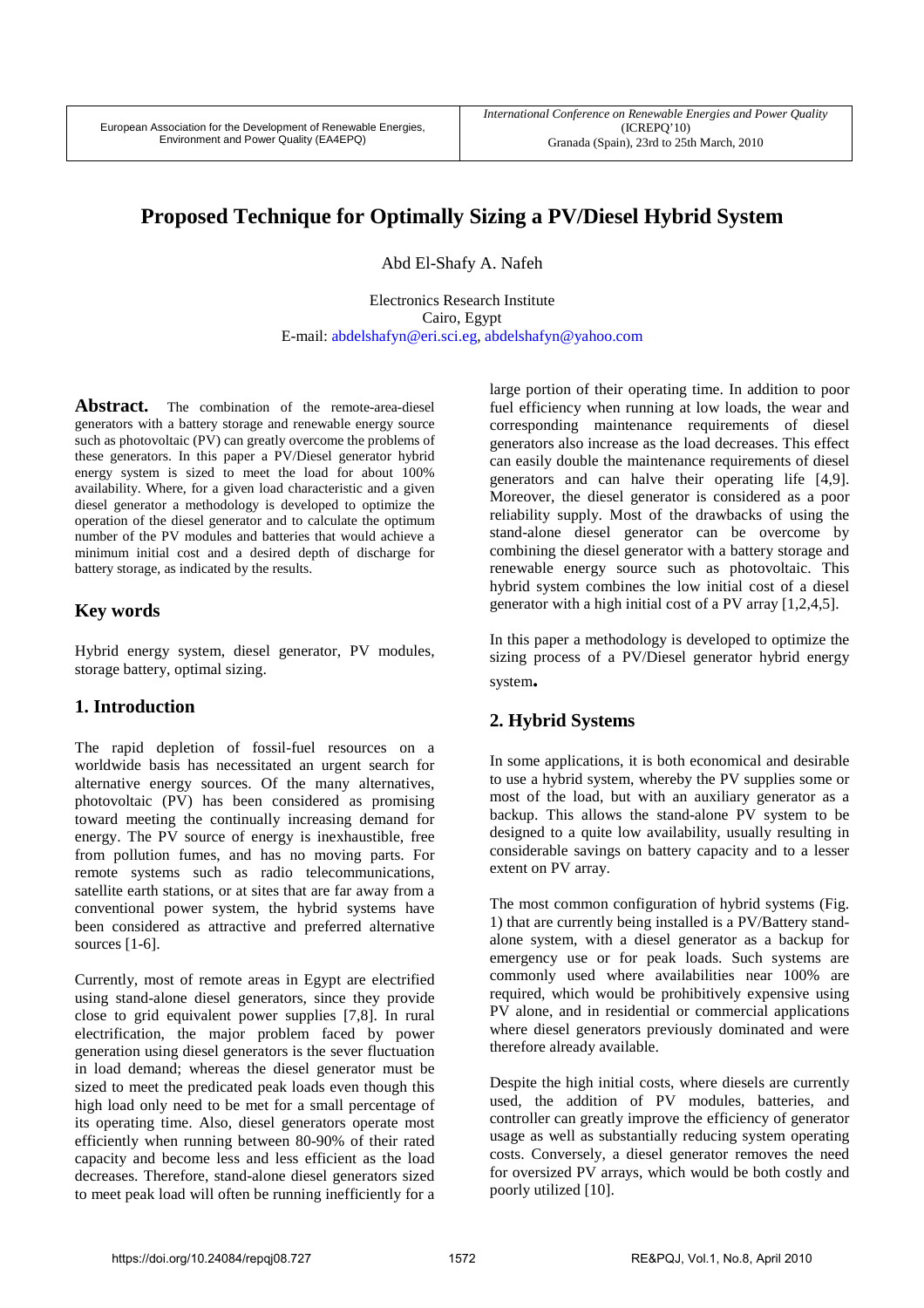### **3. PV/Battery/Diesel Hybrid System Sizing**

To size any PV hybrid system, it is essential to have accurate information about the load to be supplied and the best available radiation data for the intended site [11].

#### *A. Determination of the Load Demand*

A typical daily load of a three isolated houses near Mersa Matruh city of Egypt is used, where this site has latitude of 31.33° north. The load specifications data (Table I) are utilized to determine the load power demand on a typical day as shown in Fig. 2.

#### *B. Sizing of the Diesel Generator*

Diesel generator system design simply involves selecting a locally available unit that is closest to the peak load requirements of the application. Where, the diesel generator operates most efficiently when running between 80-90% of its rated capacity and become less and less efficient as the load decreases. Figure 2 indicates that the peak load lies between 11 am and 1 pm, then the diesel generator should be used in this period. The available diesel generator is 3 kW KUBOTA type [4], which can be started manually or automatically. Also, it is provided with a governor to provide the engine with the suitable quantity of fuel according to the corresponding load demand. The governor helps to keep the generator speed and consequently the generator frequency constant at any operating conditions. Therefore, to optimize the diesel generator operation during the selected period, it is selected to be loaded, in this case, with 85% of its rated power. Hence, the diesel generator must share the peak load with 2550 W. Therefore, the daily energy required from the stand-alone PV system only, as indicated from Fig. 2, is  $E_L = 9126$ Wh.

#### *C. Determination of the Array Inclination and Orientation*

In a previous paper [12] the author developed a new technique to set the optimum array tilt to be the angle which maximizes the incident solar radiation on the PV array at solar noon. In this case, the array inclination is set to be  $48^\circ$  from horizontal and facing the south direction, to maximize the incident global radiation on the array during the worst month (here, Dec.).

#### *D. Determination of the Incident Energy*

The radiation data for the studied site are available in the following reference [13]. These data and the PV array inclination angle are utilized to determine the incident solar radiation on the PV array, for a typical day in every month of the year, to be as shown in Table II.

#### *E. Determination of the Series-Connected Modules*

The number of modules  $N_s$ , which are to be connected in series string, is directly determined by the DC operating

bus bar voltage (here,  $V_{DC} = 24$  V) and the peak-power voltage of the available module  $V_{mn}$  ( $\approx 8.8$  V for the considered site), as:

$$
N_s = \frac{V_{DC}}{V_{mp}}\tag{1}
$$

Always, the value of  $N_s$ , resulted from Eq. (1), is rounded to the next higher integer [14], thus  $N_s \approx 3$ .

#### *F. Determination of the parallel Strings*

The number of parallel strings of the PV modules  $N_p$  can be deduced by writing down the energy balance equation for a typical day. The daily generated energy from the PV array, at the site insolation and temperature, can be written down in terms of the array peak-power voltage  $(N_s, V_{mp})$  and current  $(N_p, I_{mp})$  if the average daily sunshine period (SSP) of the site is known. Here, the SSP of the considered site is 9.30 h [13] and  $I_{mp} \approx 1.466$  A. But, since the charging and discharging process of a battery results in some energy losses and since the longterm dust accumulation obstacles some part of sun light from passage to the array. Thus, by considering the overall efficiency of charging and discharging the battery  $\eta_B$  ( $\approx$  90% for lead-acid battery [14]) and taking into

account the effect of dust accumulation factor DAF which allowing a further degradation in performance by about 10% [11]. Therefore, the daily available energy from the PV array  $E_{PV}$  will be:

$$
E_{PV} = N_p I_{mp} \times N_s V_{mp} \times SSP \times \eta_B \times DAF
$$
 (2)

The energy balance for a typical day can then yields:

$$
N_p = \frac{E_L}{I_{mp} \times N_s V_{mp} \times SSP \times \eta_B \times DAF}
$$
 (3)

where,  $E<sub>L</sub>$  is the daily load demand from the stand-alone PV system only. The value of  $N_p$ , resulted from Eq. (3), is rounded up or down as deemed appropriate [14], thus  $N_p$  becomes 31.

#### *G. Sizing of the Storage Subsystem*

Batteries in PV systems operate under specific conditions which must be allowed for in the system design, as they affect both battery life and the efficiency of the battery operation. The most prominent feature is cycling with various cycles of different degree of regularity. During the daily cycle, the battery is charged during the day and discharged by the night-time load. Also, superimposed on the daily cycle is the climatic or seasonal cycle, due to the variable climatic conditions.

Since, the energy deficit will occur anytime when the load exceeds the energy supply from the array, thus the daily and seasonal energy deficits can now be calculated. It must ensure, here, that the night periods or shadows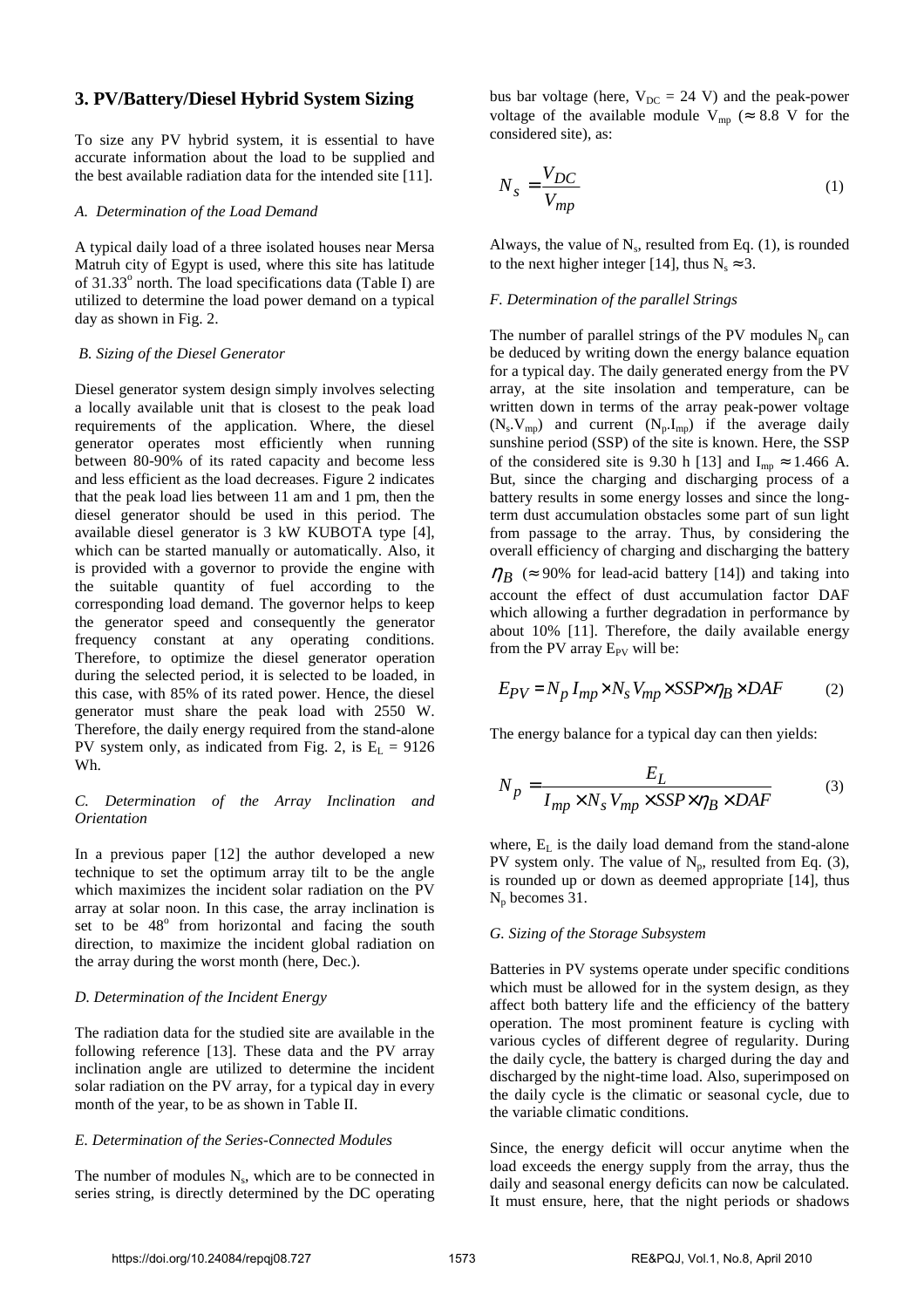must be covered satisfactorily. At the same time, excess energy generated and not used during the sunshine periods must be stored. This analysis determines the charge/discharge percentage of the battery that usually can not exceed a given value for safe operation.

- *1) Calculation of the seasonal energy deficit* The energy balance for the year is set in such a way that the seasonal energy excess (during summer) can be stored effectively to cover the cumulative energy deficit during the worst season (usually winter). Thus, it is easy to calculate the seasonal energy deficit  $\Delta E_s$ , using the MATLAB-SIMULINK block diagram of Fig. 3, as the monthly energy deficit between the PV array and the load. Figure 4 shows the monthly available energy from the PV array with respect to the load demand, where the value of  $\Delta E_s$  is represented by the shaded area (i.e.,  $\Delta E_s = 331087.33$  Wh ). It is to be noted that this energy deficit depends on the choice of the array size  $Ns \times Np$  and on the site-daily average sunshine period of each month.
- *2) Calculation of the daily energy deficit* Because of system maintenance, failure, or lack of sunshine which is due to unpredictable cloud cover, it is necessary to have a further stored energy to cover the daily energy deficit not only for hours of night-time operation, but also for those days when the sun either does not shine at all or when it shines too little. The value of the daily energy

deficit ∆*E<sup>d</sup>* , which depends only on the particular site of the system, is given by [11,14]:

$$
\Delta E_d = E_L \times D \tag{4}
$$

where,  $E<sub>L</sub>$  is, as before, the daily load demand, and D is the number of storage days (i.e., days of autonomy). The number of autonomy days required for critical  $D_{\text{crit}}$  and non-critical  $D_{\text{non}}$ applications are determined, respectively, from the following two equations [14]:

 $D_{crit} = -1.9 \text{ PSH}_{min} + 18.3$  (5) and

 $D_{non} = -0.48$  *PSH*<sub>min</sub> + 4.58 (6)

where,  $PSH<sub>min</sub>$  is the minimum peak solar hours for the selected site and array tilt during any month of operation. Note that the PSH is the number of hours of the standard insolation (1000  $W/m<sup>2</sup>$ ) which would produce the same radiation. Clearly, PSH is numerically equal to the radiation in  $kWh/m^2$ /day. As the worst month is, here, Dec., then  $PSH<sub>min</sub>$  is 3.90 h (Table II). Note, also, that the above two formulae are only valid for  $PSH_{min}$ > 1 h. Either of these two equations can be used in PV system design depending on the required figure of availability. The system availability, in

general, is defined as the percentage of time that a power system is capable of meeting the load requirements [10]. For instance, a system designed for 95% availability is expected to meet the requirements of the load 95% of the time. Therefore, higher availability figure is very important from the consumer's point of view. But, in actual system design the requirements of each specific application, solar radiation data at the site and the limit of the capital cost will determine the appropriate availability figure to aim for. Also, practically no stand-alone system can be designed to provide 100% availability at any cost, since there will be a sharp increase in the system cost as the availability of the system approaches 100% [10]. Since, the lack sunshine, system maintenance, and failures are the primary contributors to lowering PV system availability. Then, in stand-alone PV systems, availability will depend primarily on battery size. Hence, to reduce the overall system cost non-critical stand-alone systems are designed with an availability of about 95% (Eq. (6)), whereas critical stand-alone systems are likely to require 99% availability (Eq. (5)). Moreover, it is both desirable and acceptable to design the hybrid and grid-connected systems with an availability of about 95% (Eq. (6)) to make considerable saving on battery capacity and to a lesser extent on PV size [10]. Therefore, the number of storage days, in this case, can be calculated from Eq. (6), to be  $D = D_{\text{non}} = 2.708$ days. Consequently, the corresponding value of the daily energy deficit can be obtained using Eq. (4), to become  $\Delta E_d = 24713.208$  Wh.

*3) Determination of the battery capacity* Batteries are, primarily, used in PV systems to store the excess energy generated and not used during the sunshine periods, and to supply the load with the required energy in cases of deficit. Therefore, the battery size must be capable to supply the load with both the daily and seasonal energy deficits. But, to size the battery accurately, it is necessary to take into account the loss of capacity under conditions of low temperature, and the loss of energy due to the charging and discharging processes. Battery nominal capacity Cn is thus determined from:

$$
C_n = \frac{\Delta E_s + \Delta E_d}{V_{DC} \, TDF \, \eta_B \, DOD} \tag{7}
$$

where, the indicated symbols is as before, TDF is the temperature derating factor, and DOD is the selected maximum permissible depth of discharge of the battery. Shallow cycling batteries should not be discharged more than 25% of rated capacity, whereas deep cycling batteries can be discharged up to 80% [10]. In this work, the value of the DOD is selected to be 80%. At the same time, since the lead-acid battery capacity decreases by about 1% per  $^{\circ}$ C below about 20  $^{\circ}$ C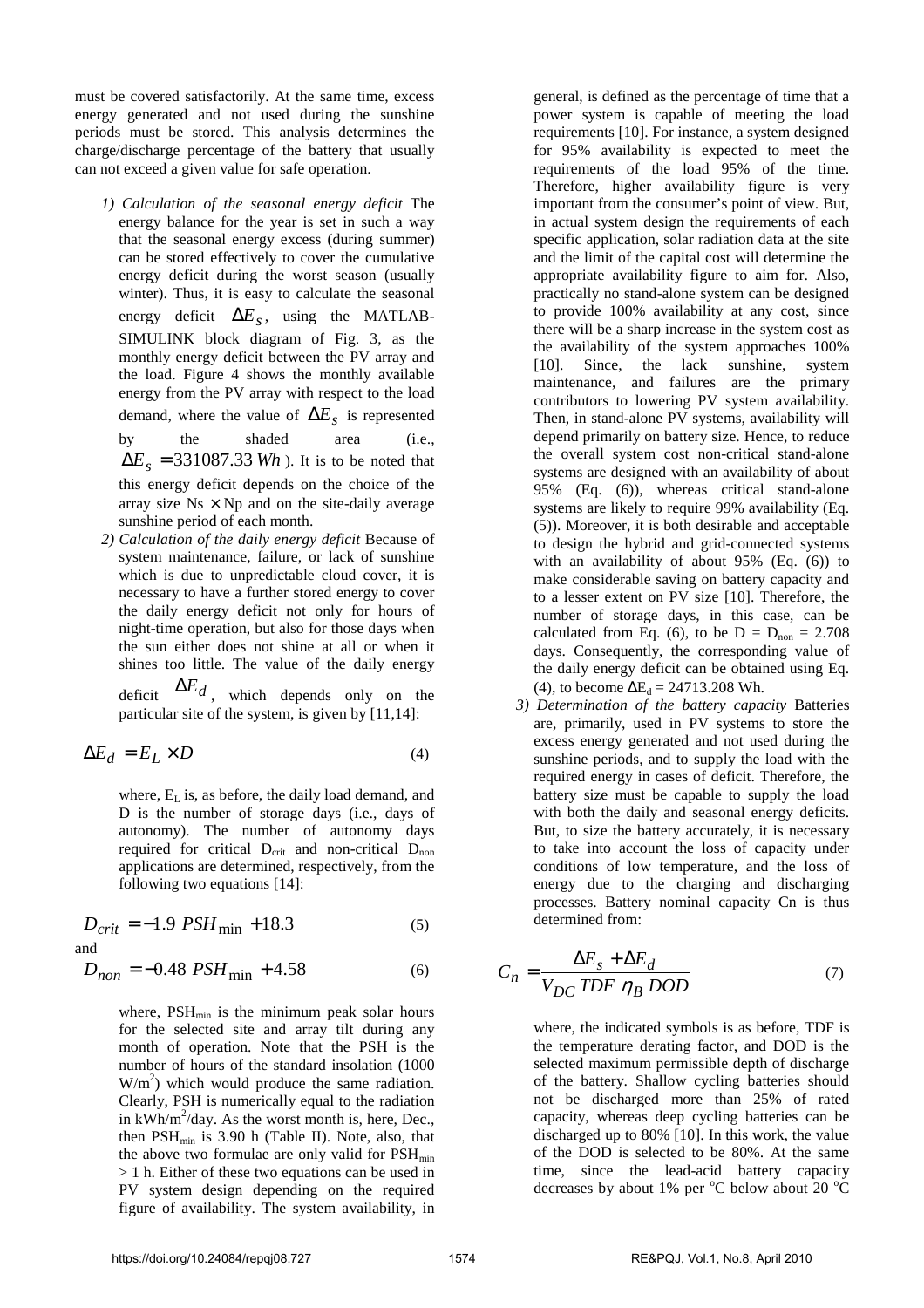[10,11], then the approximate value of the TDF is given by:

$$
TDF = \frac{C_T}{C_n} = \begin{cases} 1 & , T \ge 20 \, ^oC \\ & \\ 1 - 0.01(20 - T) & , T < 20 \, ^oC \end{cases} \tag{8}
$$

where,  $C_T$  is the battery capacity at any temperature T. Since, the selected site has an annual average value for the ambient temperature of 19.35  $\degree$ C [13], then Eq. (8) gives the approximate value of the TDF to be 0.99. Therefore, Eq. (7) yields  $C_n = 20798.3$  Ah.

*4) Determination of the battery configuration* Once the nominal capacity of the battery bank is determined, the total number of batteries NB in the system can be determined from:

$$
N_B = \frac{C_n}{C_B} \tag{9}
$$

where,  $C_B$  is the nominal capacity of a single battery. Normally, this computation will result in a non-integer quantity. The system designer must then decide carefully whether to round up or to round down to satisfy the requirements of the battery-bank configuration. Therefore, the number of batteries to be connected in series  $N_{\text{Bs}}$  and that of parallel strings  $N_{Bp}$  are calculated, respectively, using:

$$
N_{Bs} = \frac{V_{DC}}{V_B} \tag{10}
$$

and

$$
N_{Bp} = \frac{N_B}{N_{Bs}}\tag{11}
$$

where,  $V_B$  is the nominal voltage of a single battery. It is to be noted, here, that the nominal voltage and the nominal capacity of the used single battery are 12 V and 100 Ah, respectively, whereas the system voltage and the nominal capacity of the required battery bank are 24 V and 20798.3 Ah, respectively. Therefore, Eqs. (9), (10), and (11) can give  $N_B \approx 208$ ,  $N_{Bs} = 2$ , and  $N_{Bp}$  $= 104.$ 

#### *H. Evaluation of the Most Economic Combination of Batteries and PV modules*

It is necessary to determine the most economic number of the PV/Battery combination that yields a minimum cost of the system. The cost function of the system can be defined as follows [3]:

$$
C = \alpha \cdot N_s \cdot N_p + \beta \cdot N_{Bs} \cdot N_{Bp} + C_o \tag{12}
$$

where:

C capital cost of the hybrid system,

 $\alpha$  cost of a single PV module.

 $β$  cost of a single battery,

 $C<sub>o</sub>$  the total constant costs including the cost of design, installation, and the diesel generator.

The condition to obtain the minimum cost for Eq. (12) is

to put either 
$$
\frac{\partial C}{\partial N_{PV}} = 0
$$
 or  $\frac{\partial C}{\partial N_B} = 0$ . Since, N<sub>PV</sub> =

 $N_s$ ,  $N_p$  and  $N_B = N_{Bs}$ ,  $N_{Bp}$ . Also, as in this work the values of  $N_s$  and  $N_{Bs}$  are restricted by the system voltage  $V_{DC}$ (i.e., 24 V) and the peak-power voltage of the PV module  $V_{mp}$  (Eq. (1)) and the battery nominal voltage  $V_B$  (Eq. (10)), respectively. Therefore, the values of  $N_s$  and  $N_{Bs}$ must be fixed, in this work, at 3 and 2, respectively, and the only variables in Eq. (12) will be  $N_p$  and  $N_{Bp}$ . Thus, the condition to obtain the minimum cost is to put either

$$
\frac{\partial C}{\partial N_p} = 0 \text{ or } \frac{\partial C}{\partial N_{Bp}} = 0.
$$
 Note that the condition

 $= 0$ ∂ ∂ *NBp*  $\frac{C}{C}$  = 0 is chosen, in this work, which yields:

$$
\frac{\partial N_p}{\partial N_{Bp}} = -\frac{\beta \cdot N_{Bs}}{\alpha \cdot N_s} \tag{13}
$$

Therefore, for the designed availability figure of the stand-alone PV system (i.e., 95%), the most economic combination of the number of the PV modules and batteries can be determined from a point on  $N_p-N_{Bp}$  curve at which the slope of the tangent line to the curve is  $-(\beta \cdot N_{Bs})/(\alpha \cdot N_s)$ . Hence, for the designed availability figure of the stand-alone PV system, it is possible to calculate a series of possible combinations for the number of parallel strings of both the PV modules and batteries. These combinations are plotted as shown in Fig. 5. For a given price of batteries of \$0.1 per Ah and of PV modules of \$2 per  $W_{P}$ , a solution that minimizes the cost of the system can be found by drawing on the same plot a tangent line of slope  $-(\beta \cdot N_{Bs})/(\alpha \cdot N_s)$ . Therefore, the most economic values of  $N_p$  and  $N_{Bp}$  are 37 and 31 strings, respectively, as shown in Fig. 5.

#### *I. Check on the Battery State of Charge*

Finally, the proposed sizing technique must ensure the optimum and safe operation for both the selected sizes of the diesel generator and the battery bank. Since, the diesel generator, in this work, starts up to cover 85% of the peak load (i.e., the operating time of the diesel generator is from 11 am to 1 pm), therefore the operation of the diesel generator can be optimized, in this work, through increasing its fuel efficiency during its operating time. Whereas, in this work, the used battery bank is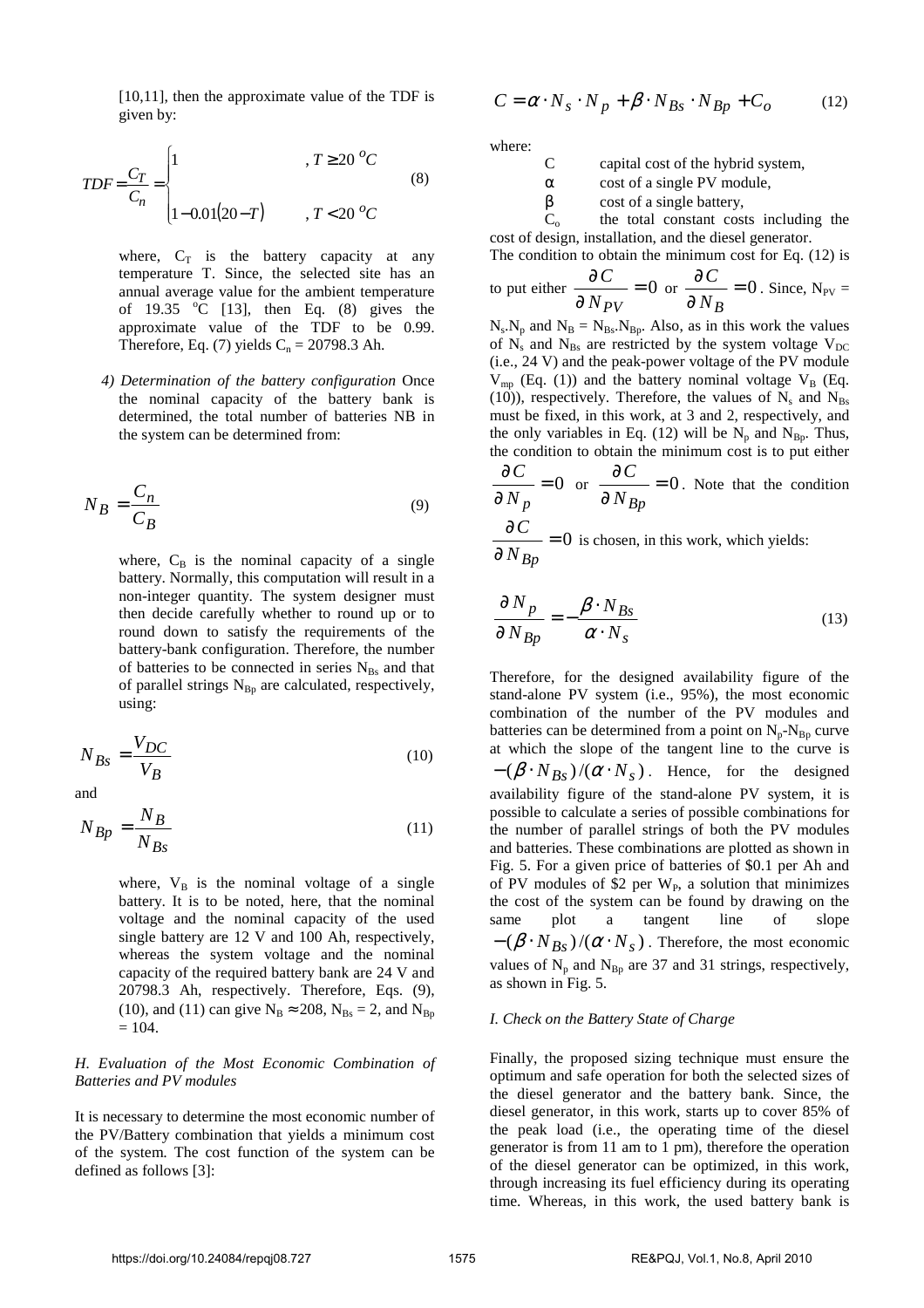charged any time whenever there is an excess energy from the PV array and discharged during periods of deficit (i.e., during little sunshine hours or during night hours). And, since, it is known that the battery life is enhanced as long as its state of charge (SOC) remains near 100% or returns to that state as quickly as possible after a partial or deep discharge condition. Thus, in this work, to optimize the operation of the used battery bank, it is better to have lower values of the battery depth of discharge all over the year. Also, to guarantee the safe operation of the used battery size, the charging and discharging processes of the used battery bank have to be restricted within the designed allowable values of the maximum and minimum state of charges, respectively. Therefore, for the most economic number of batteries and PV modules, the SOC of the battery bank throughout the year must be checked. The MATLAB-SIMULINK block diagram of Fig. 6 was designed for this purpose. Figure 7 shows the SOC of the battery bank throughout the year for the resulted economic combination of batteries and PV modules. Thus, it is seen, from this figure, that during some winter months (i.e., Jan., and Dec.), the battery bank seems to be more deeply discharged than other months of the year; and this is due to the corresponding lower generated power from the PV array (which depends, mainly, upon the incident solar radiation on the PV array) during these months. Consequently, the solar radiation data of Table II illustrates that the considered battery size will be in discharging condition most of the time during these two months, and the worst month of the year is, here, December. Thus, Fig. 7 indicates that not only the economic combination will be the most economic one, but also will prolong the life of the batteries due to the corresponding acceptable maximum depth of discharge at the worst month ( $\approx 40\%$ ) that not exceed the designed permissible maximum limit of 80%. Therefore, the most economic combination is considered, here, to be the optimum one.

### **4. Conclusions**

Most of the drawbacks of using the diesel generator alone can be overcome by using a PV/Diesel generator hybrid system. The considered hybrid system is sized to meet the load of a three houses for about 100% availability. Where, for the given load characteristic and diesel generator a methodology, which uses the site-climatic conditions, is developed to calculate the optimum mix of the system components. The diesel generator is optimally sized to meet the peak load with 85% of its rated power. Whereas, the PV array is adjusted to face the south direction with an angle from horizontal that maximizes the incident solar radiation on the array during the worst month. The effect of the site annual average insolation and temperature values are reflected on the sizing process of both the PV modules and batteries. The sizing of the PV modules is based on the module characteristic, system voltage, and the daily energy balance between the PV array and the load. At the same time, the battery is sized such that it must be capable to supply the load with both the daily and seasonal energy deficits. Whereas, the optimum mix of the PV modules and batteries is determined based on the minimum cost of the system and the desired depth of discharge of the battery bank.

### **References**

- [1] A. Al-Alawi, S.M. Al-Alawi, and S.M. Islam, "Predictive Control of an Integrated PV-Diesel Water and Power Supply System Using an Artificial Neural Network", Renewable Energy, Vol. 32, pp. 1426-1439, 2007.
- [2] S. Ashok, "Optimized Model for Community-Based Hybrid Energy System", Renewable Energy, Vol. 32, pp. 1155-116, 2007.
- [3] B.S. Borowy and Z.M. Salameh, "Methodology for Optimally Sizing the Combination of a Battery Bank and PV Array in a Wind/PV Hybrid System", IEEE Trans. on Energy Conversion, Vol. 11, No. 2, pp. 367-375, 1996.
- [4] S.H. El-Hefnawi, "Photovoltaic Diesel-Generator Hybrid Power System Sizing", Renewable Energy, Vol. 13, No. 1, pp. 33-40, 1998.
- [5] S.M. Shaahid and M.A. Elhadidy, "Economic Analysis of Hybrid Photovoltaic-Diesel-Battery Power Systems for Residential Loads in Hot Regions-A Step to Clean Future", Renewable and Sustainable Energy Reviews, Vol.12, pp. 488-503, 2008.
- [6] W.X. Shen, "Optimally Sizing of Solar Array and Battery in a Standalone Photovoltaic System in Malaysia", Renewable Energy, Vol. 34, pp. 348–352, 2009.
- [7] S. Kamel and C. Dahl, "The Economics of Hybrid Power Systems for Sustainable Desert Agriculture in Egypt", Energy, Vol. 30, pp. 1271-1281, 2005.
- [8] R. Taylor and F. Abulfotuh, Photovoltaic Electricity in Egypt, Project Brief: http://www.rsvp.nrel.gov, 2005.
- [9] S. Trihadi, "Eastern Indonesia Hybrid Energy Project: Design and Implementation", Proc. of 12th International Photovoltaic Science and Engineering Conference (PVSEC-12), June 11-15, Jeju, Korea. pp 331-333, 2001.
- [10] S.R. Wenham, M.A. Green, and M.E. Watt, Applied Photovoltaics, Center for Photovoltaic Devices and Systems, Australia, 1994.
- [11] M.A. Green, Solar Cells, Operating Principles, Technology, and System Applications, N. J.: Prentice-Hall Inc., Englewood Cliffs, 1982.
- [12] A.A. Nafeh, "Evaluation of the Optimum Tilt of a PV Array Using Maximum Global Insolation Technique", Int'l Journal of Numerical Modelling: Electronic Networks, Devices and Fields, Vol. 17, No. 4, pp. 385- 395, 2004.
- [13] Egyptian Solar Radiation Atlas, New and Renewable Energy Authority, Ministry of Electricity and Energy, Cairo, Egypt, 1998.
- [14] R. Messenger and J. Ventre, Photovoltaic Systems Engineering, CRC Press LLC, Boca Raton, FL, USA, 2000.